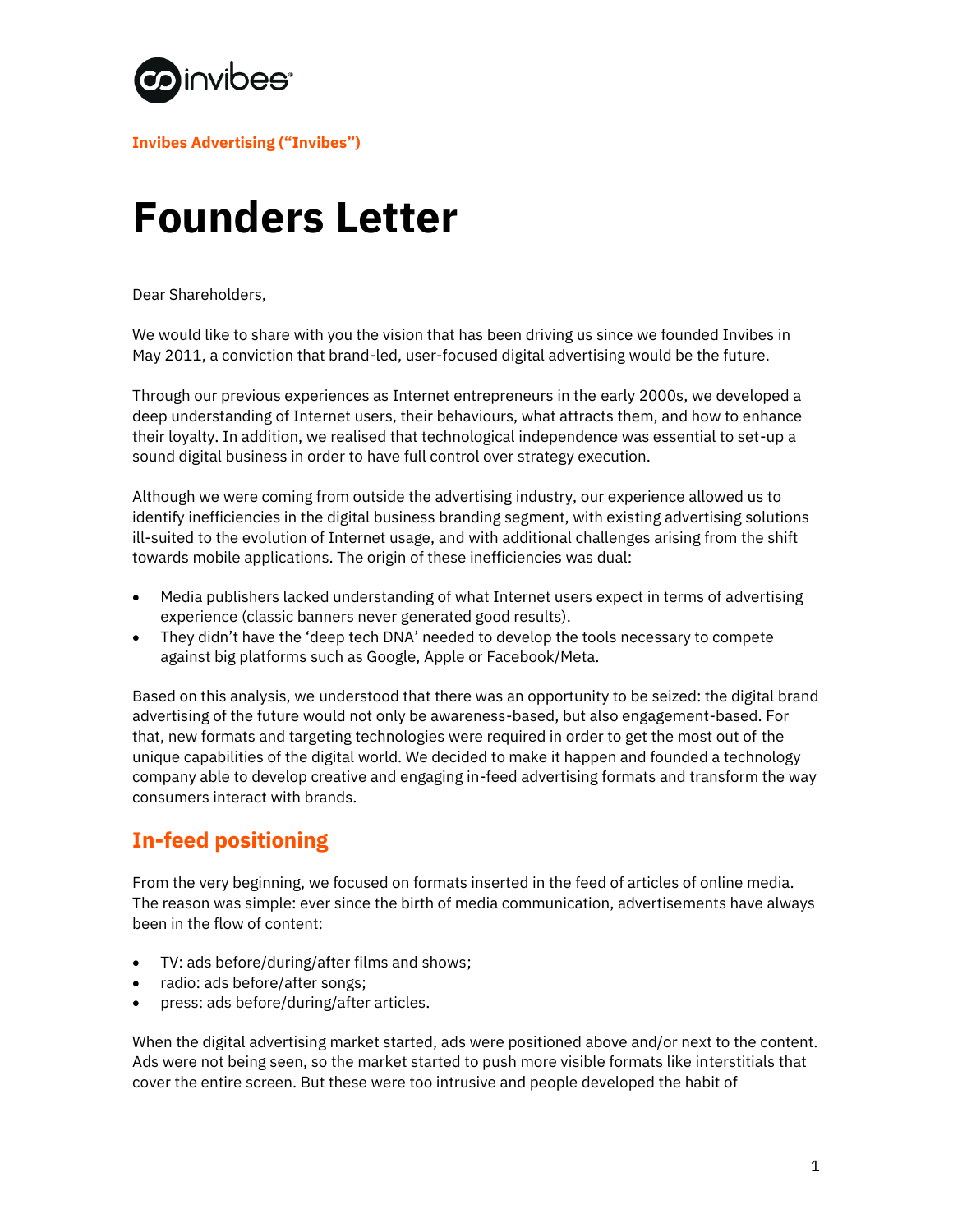immediately closing them without a look, or even installing ad blockers. All of this was creating a lose-lose situation: the users were irritated and the advertisers were not getting results.

This is why we decided to focus on in-feed ads, as they encapsulate the essence of successful media advertising: visible but non-intrusive. If a user is not interested, they just need to scroll to skip the ad. If they are interested, they click on the ad, and the advertiser is invoiced per number of clicks. This model allows higher engagement of users and creates a win-win formula for everyone:

- users are not forced to endure ads they don't want to see;
- advertisers achieve greater efficiency in their online communication campaigns; and
- publishers increase their revenues.

We believe that digital advertising efficiency comes from being truly innovative and naturally engaging for users. Unlike paper or TV ads, where the reader/viewer is passive, the formats we have developed encourage an active response from the Internet user. We could say that Invibes provides the same type of advertising that people can see on social media platforms, but we do it in premium media contexts through a network of more than 1,000 publishers across Europe. So far, more than 500 brands have become our clients, integrating the Invibes in-feed technology into their digital strategy.

#### **Innovative Video**



En tout cas, ce long-métrage promet de nous offrir de sacrées surprises et lancer une nouvelle<br>ère pour le MCU. Selon des fuites relayées par un utilisateur de Reddit avant déjà posté des

utilisateur de Reddit ayant deja poste des<br>Marvel par le passé, la firme souhaiterait place de nouvelles équipes d'Avengers

#### **Interactive Display**



#### **Branded Traffic**

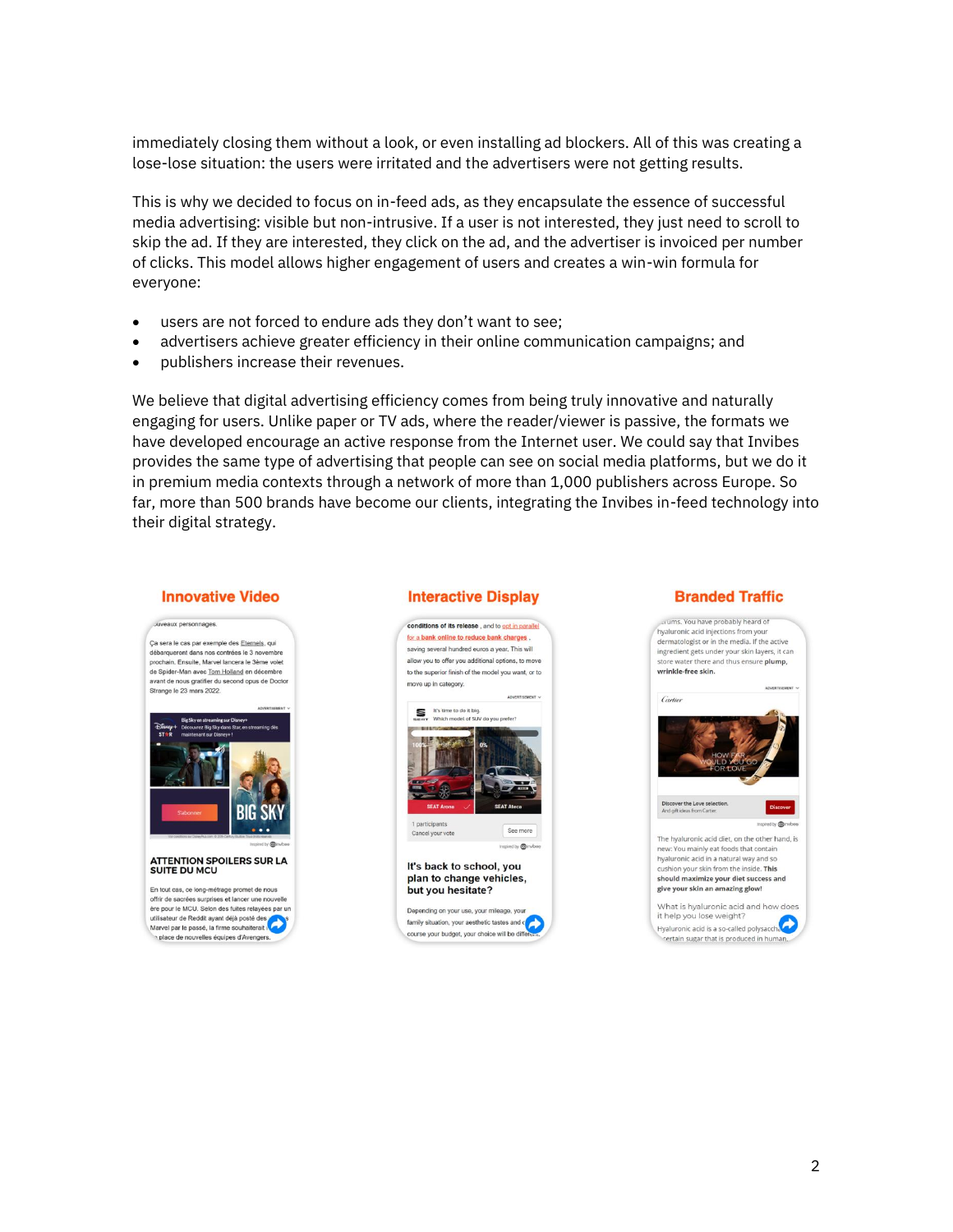### **The digital advertising ecosystem**

Digitalisation has had a major impact on the advertising industry, with the development of Programmatic Advertising. Whereas advertisers used to have direct relationships with publishers, the explosion in the number of media websites has resulted in the apparition of many intermediaries:

- First, Ad Networks started aggregating advertising slots across a number of publishers.
- As these Ad Networks multiplied, Ad Exchanges emerged, functioning as automated market places where advertising slots can be sold/bought in real time.
- Again the increasing number of players resulted in the creation of aggregators, both on the buy side (Demand Side Platforms) and on the sell side (Supply Side Platforms).
- With the bidding process happening within milliseconds between the moment when an Internet user clicks on a link and the moment when the content is displayed, technical innovation and programmation have become absolutely essential.

In addition to that process, the use of data to target ads towards users has proven increasingly important. Thus Data Management Platforms appeared, specialised in aggregating and exploiting users data to improve the efficiency of communication campaigns.



All this resulted in a complex network of players.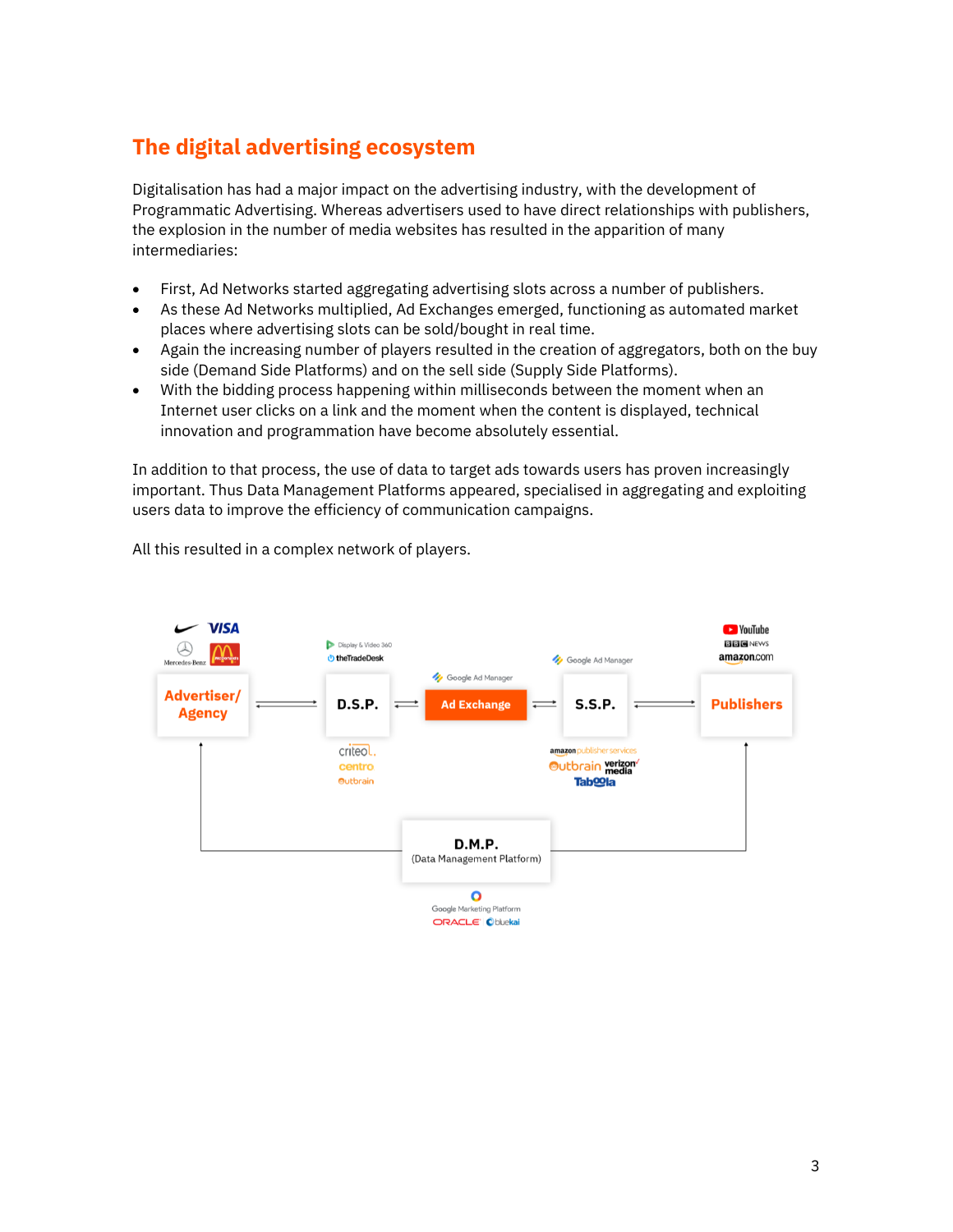### **Invibes proprietary technology platform**

Rather than participating in Programmatic Advertising, we made the choice of designing an integrated technology platform - a "connected walled garden" - to control the entire value chain from advertiser to publisher. Our platform offers our clients access to a large network of premium media websites with all the advantages of Programmatic Advertising (brand safety, ad verification transparency, use of external data), but with the same quality of service as big social media platforms (innovation, efficiency, simplicity).

This connected walled garden makes Invibes a unique player in the digital advertising ecosystem. A key differentiator in the open web, our fully integrated model has proven attractive to more than 500 brands so far.



The core of our business is our integrated technology platform, which combines proprietary advertising algorithms and cutting-edge machine learning technologies. This is the result of years of R&D investments (10% of revenues on average) as well as our 2019 acquisition of a majority stake in ML2Grow, a company specialising in Artificial Intelligence for industrial clients. Going forward we will continue to invest in our platform as innovation is essential to maintain our technological edge.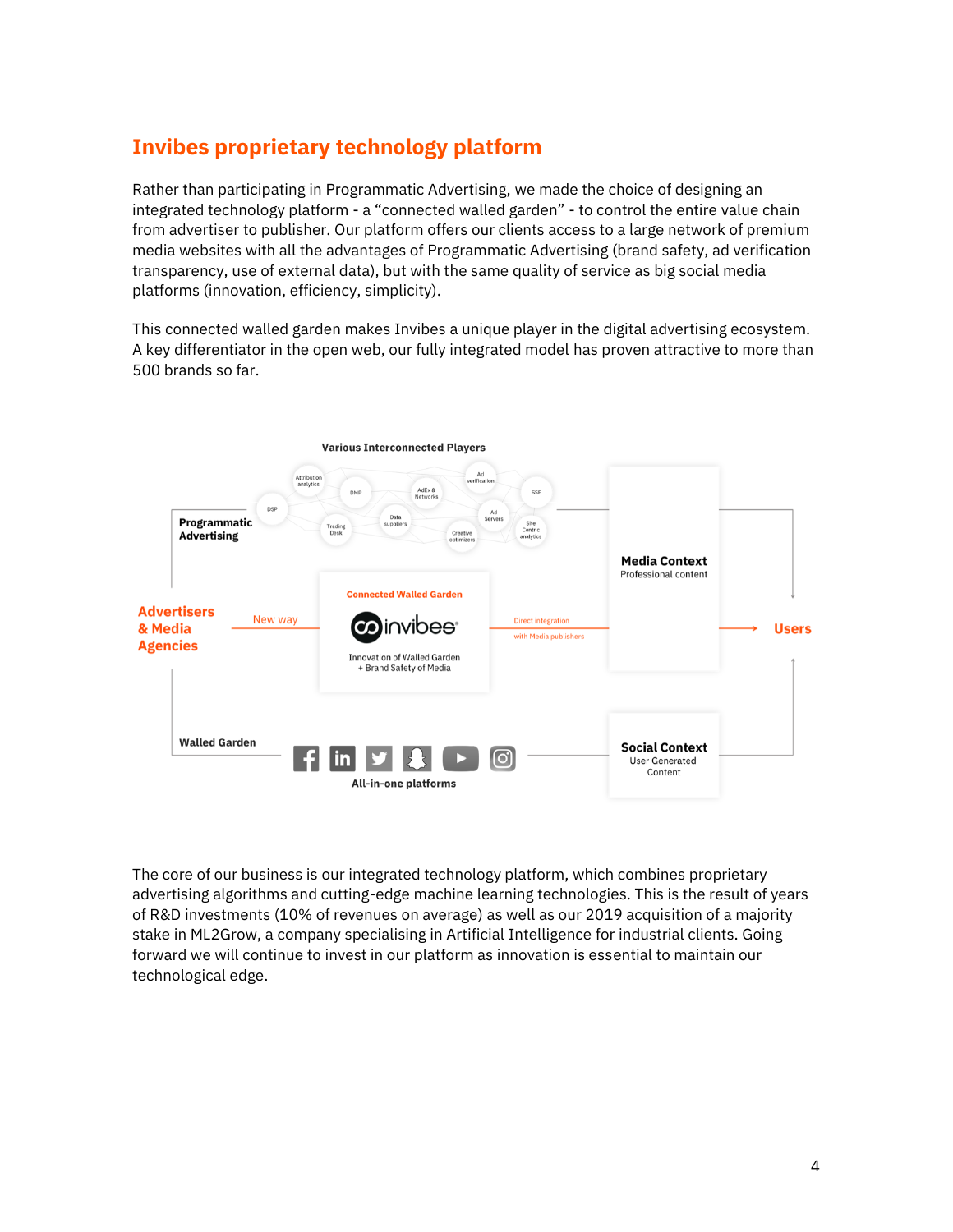## **Invibes Platform**



The three key success factors of our platform are its Reach, its Formats and smart use of Data:

- Reach: Invibes offers access to 200 million unique monthly visitors on the websites of more than 1,000 publishers across Europe.
- Formats: we have developed more than 60 exclusive advertising experiences that naturally capture the attention of readers, while respecting the recommendations of the Coalition for Better Ads.
- Data: contextual and behavioural data analysis ensures the most relevant ads are presented to a user.

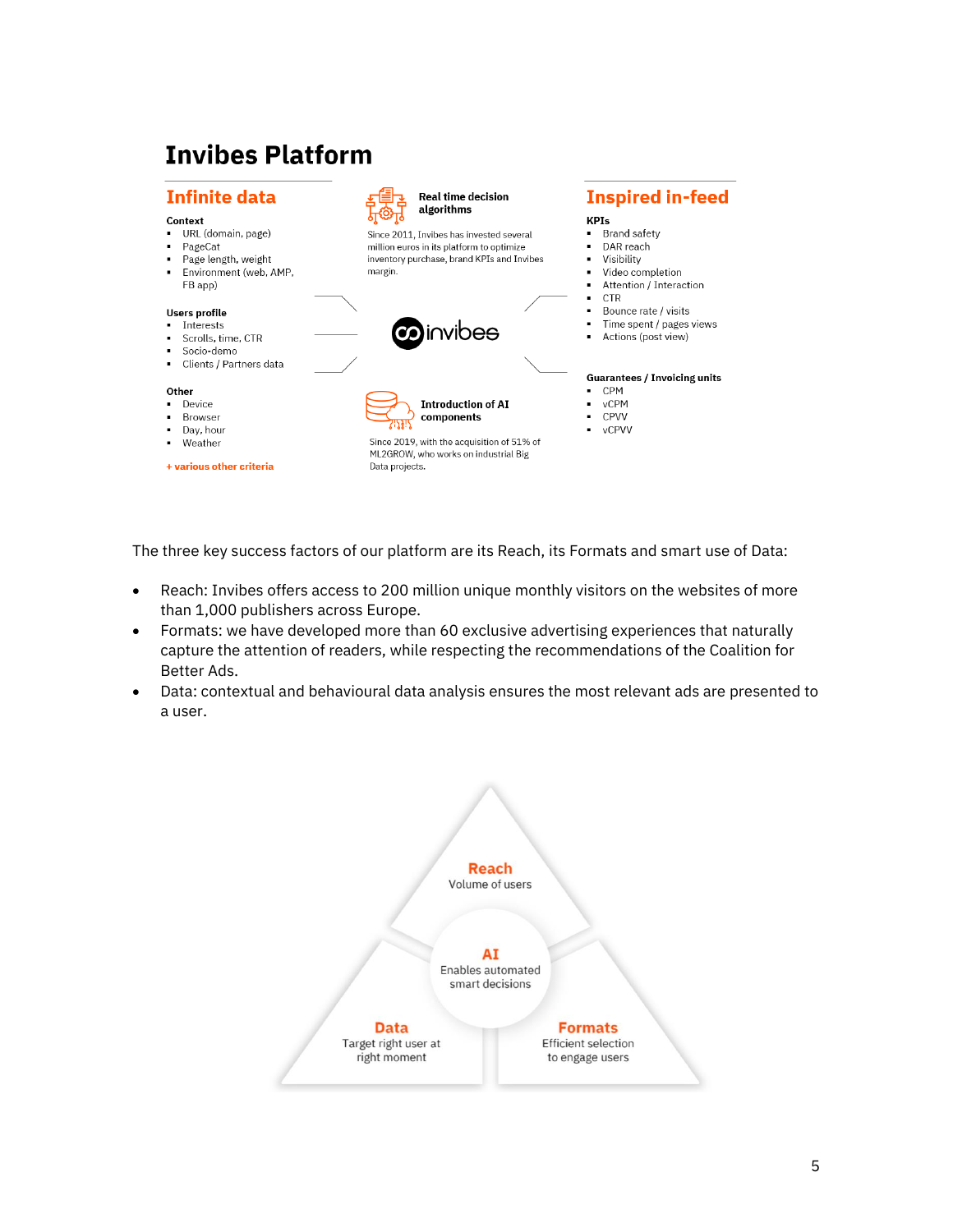### **Profitable growth**

Invibes' organic growth is supported by the structural evolution of the advertising market, increasingly shifting towards digital advertising. Our addressable market is large and has been rapidly growing. Within that market, our choice to stay away from Programmatic Advertising has allowed us to grow more strongly than most ad-tech companies. In addition, we are pursuing an international expansion plan. Supported by these fundamental trends, Invibes achieved solid growth even during the Covid-19 pandemic. Going forward, we expect to continue growing strongly in a market boosted by further digitalisation.

Our development roadmap is based on the following strategic levers:

- Accelerate in existing countries, where Invibes still has strong growth potential.
- Open new countries to seize additional sources of growth and reinforce our cross-market offering.
- Launch new value-added services to enhance our relationships with existing clients and acquire new ones.
- Strengthen our technology platform through sustained R&D investment, as well as potentially through partnerships or acquisitions.
- Develop ML2Grow's business services for Big Data and artificial intelligence projects.

This ambitious strategy should enable Invibes to reach €100 million revenues by 2024, up from €23 million in 2021 and €1 million in 2014, mostly through organic growth, and possibly in part through external growth.

While growing, we carefully manage our cost structure to achieve positive operational margins. Based on our experience of launching activities in more than 10 countries, we are able to precisely model the return on investment of each new country to ensure it contributes to the group's bottom line in just a few months, aiming for similar levels of profitability as the high ones achieved in our established markets.

We are convinced that sacrificing profitability to growth is not sustainable. Therefore, we endeavour to find the right balance between these two aspects, as our long-term objective is to build a global technology player with a strong advertising business. Our solid balance sheet gives us the financial resources to pursue our ambitious goal.

#### **Our values**

Outside of commercial and financial performance, we have aimed to build a business we can be proud of: where employees are happy to work, that is valued by its clients, and which makes a positive contribution to the world.

We recognise that the values according to which we have been running our business since its launch matter greatly to our shareholders, our clients, and of course our employees. This is why we have formalised Invibes' Environmental, Social and Governance policy, and published it on our website. Indeed, we believe there can be no real success without a healthy environment outside our company and what we like to call "good vibes" inside our company.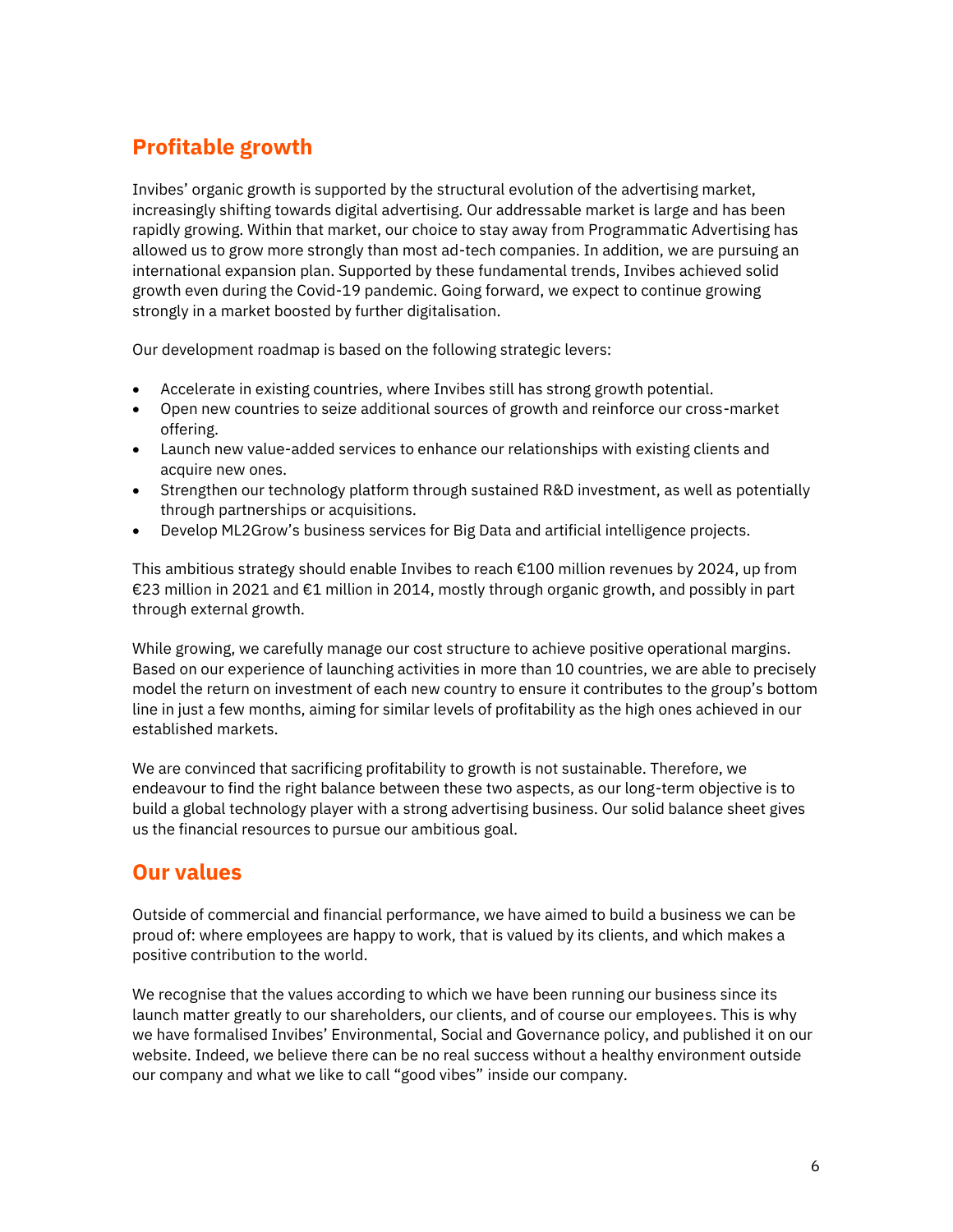A particularly important element for us is that Invibes is rich of its diverse workforce, including 25 different nationalities and 56% of female employees (as of 31/12/2021). We are convinced this has greatly contributed to our success and aim to maintain this amazing situation.

We believe positivity is fundamental to the success of Invibes. We want our employees to be happy. Creating a positive and healthy culture for our team rests on a few major principles:

- Entrepreneurial Spirit An attitude of resourcefulness fostering out-of-the-box thinking.
- Constructive Feedback Openly giving and receiving it.
- Unconditional Collaboration Providing support for one another. Inspiring one another.
- Passion We love our work so much that we are not tired of it.
- Fearlessness Become the person that your 13-year-old self dreamt about.
- Non-Stop Learning Our ego can sometimes prevent us from learning. In the Invibes family, no one is too important to take out the trash.

Invibes products generate positive advertising experiences. We believe we managed to create an ideal advertising world where advertisers get better campaign results through in-feed technology, publishers gain greater value through our non-intrusive advertising solution, and we help both build consumer loyalty, by offering a meaningful experience to the users.

#### **Our challenges**

While the global sanitary and geopolitical context could result in challenging economic conditions in the short-term, we feel confident that we are well positioned to tackle them based on the resilience that Invibes has already demonstrated in the pandemic context.

We see the main challenges ahead of us as the following:

- Finding and hiring talent is essential to our development. While the job market is very competitive, we have built a fantastic team and expect to be able to continue attracting great talent by offering quality jobs and a positive working environment.
- A global economic downturn might affect overall advertising spending, but the shift towards digital advertising should continue, maintaining a certain level of growth in our addressable market. The Covid-19 crisis has shown that our business model is able to outperform in tough conditions.
- Technology is a fast evolving world. We are conscious that innovation is essential to our continued success and think it presents even more opportunities than challenges. We invest in R&D (10% of revenues on average) and constantly aim to further strengthen our technology platform.
- Regulations as well as expectations of Internet users can change. Anticipating fundamental evolutions and adapting to new contexts are essential to Invibes' future success. For example, cookies are progressively disappearing, but Invibes is ready for the cookieless future thanks to our platform's fully integrated model that allows us to analysis other sources of data for further smart targeting.
- Geopolitical events can impact stock markets. Despite turbulent circumstances, we believe the potential of our company to grow strongly and profitably should create long-term value for our shareholders.